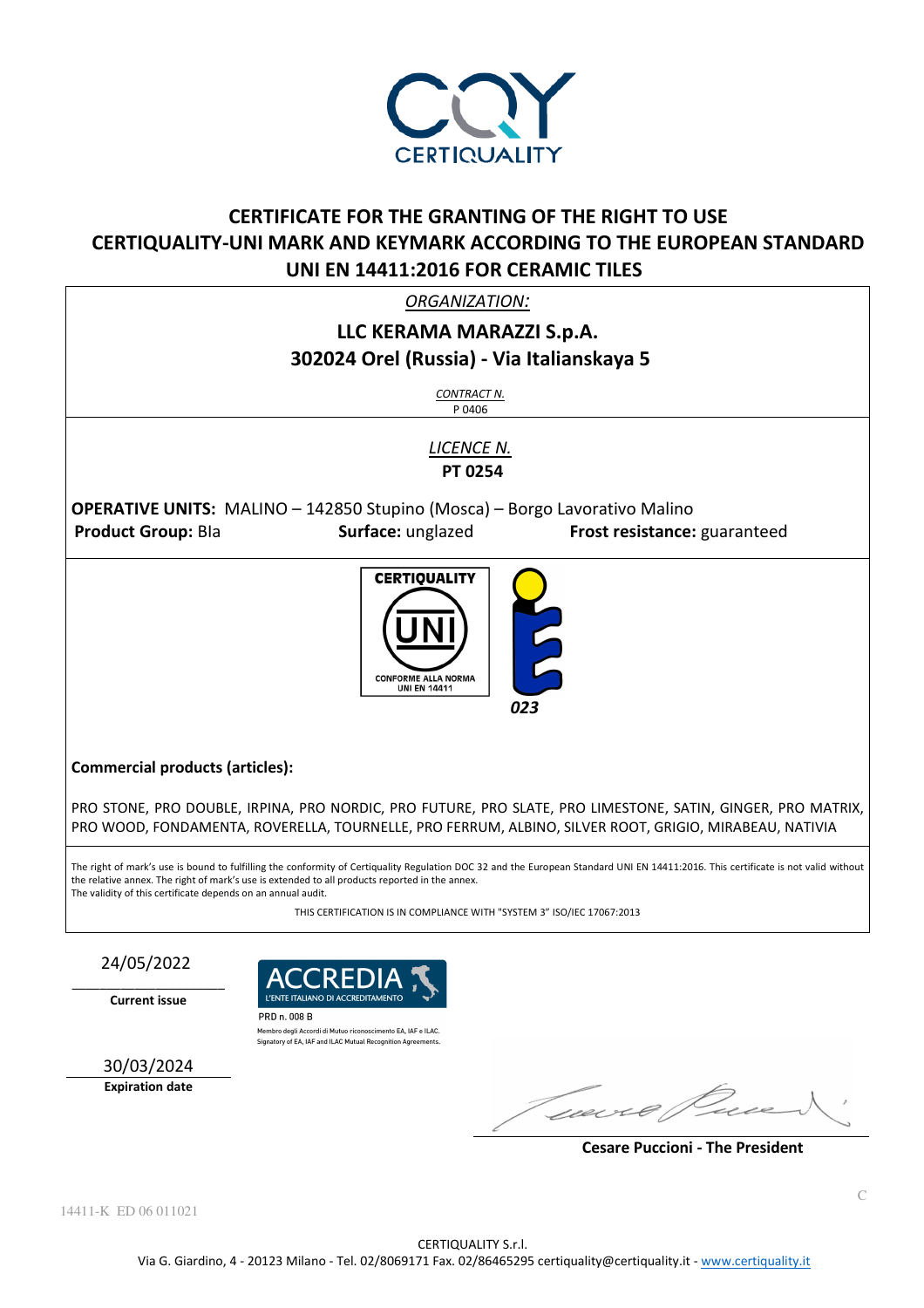

### **ANNEX TO CERTIFICATE PT 0254 Page 1 to 5**

|                | <b>COMMERCIAL PRODUCT (ARTICLES)</b> | SIZE/CODE    |              |             |                |              |              |
|----------------|--------------------------------------|--------------|--------------|-------------|----------------|--------------|--------------|
| $\mathbf{1}$   | <b>PRO STONE (rectified)</b>         | 60x60 cm     | 30x60 cm     |             |                |              |              |
|                | $(11$ mm $)$                         | $(11$ mm $)$ | $(11$ mm $)$ |             |                |              |              |
|                | Light beige                          | DD600000R    | DD200000R    |             |                |              |              |
|                | Beige                                | DD600100R    | DD200100R    |             |                |              |              |
|                | Brown                                | DD600200R    | DD200200R    |             |                |              |              |
|                | Light grey                           | DD600300R    | DD200300R    |             |                |              |              |
|                | Grey                                 | DD600400R    | DD200400R    |             |                |              |              |
|                | Dark grey                            | DD600500R    | DD200500R    |             |                |              |              |
|                | Anthracite                           | DD600600R    | DD200600R    |             |                |              |              |
|                | <b>Black</b>                         | DD600700R    | DD200700R    |             |                |              |              |
| $\overline{2}$ | <b>PRO DOUBLE (rectified)</b>        | 60x60 cm     | 30x60 cm     |             |                |              |              |
|                | (11 mm)                              |              |              |             |                |              |              |
|                | <b>Black</b>                         | DD600800R    | DD200800R    |             |                |              |              |
|                | Anthracite                           | DD600900R    | DD200900R    |             |                |              |              |
|                | Dark grey                            | DD601000R    | DD201000R    |             |                |              |              |
|                | Grey                                 | DD601100R    | DD201100R    |             |                |              |              |
|                | Light grey                           | DD601200R    | DD201200R    |             |                |              |              |
|                | Brown                                | DD601300R    | DD201300R    |             |                |              |              |
|                | Beige                                | DD601400R    |              | DD201400R   |                |              |              |
|                | Light beige                          | DD601500R    | DD201500R    |             |                |              |              |
| 3              | <b>IRPINA</b>                        | 60x60 cm     |              | 60X119,5 cm |                |              |              |
|                | (11 mm)                              |              |              |             | 119,5X119,5 cm |              |              |
|                | Beige (matt)                         | >DL602600R   |              |             |                |              |              |
|                | Beige (matt)                         |              | DL503000R    |             |                |              |              |
|                | Beige (matt)                         |              |              |             | DL013200R      |              |              |
| 4              | <b>PRO NORDIC</b>                    | 30x60 cm     | 30x60 cm     | 30x119,5    | 30x119,5       | 60x60 cm     | 60x60 cm     |
|                |                                      | $(11$ mm $)$ | $(20$ mm $)$ | (11 mm)     | $(20$ mm $)$   | $(11$ mm $)$ | $(20$ mm $)$ |
|                | Dark grey (matt)                     | DD204000R    |              | DD520000R   |                | DD605000R    |              |
|                | Grey (matt)                          | DD204200R    |              | DD520100R   |                | DD605200R    |              |
|                | Light grey (matt)                    | DD204300R    |              | DD520200R   |                | DD605300R    |              |
|                | Dark grey (matt)                     |              | DD204000R20  |             | DD520000R20    |              | DD605000R20  |

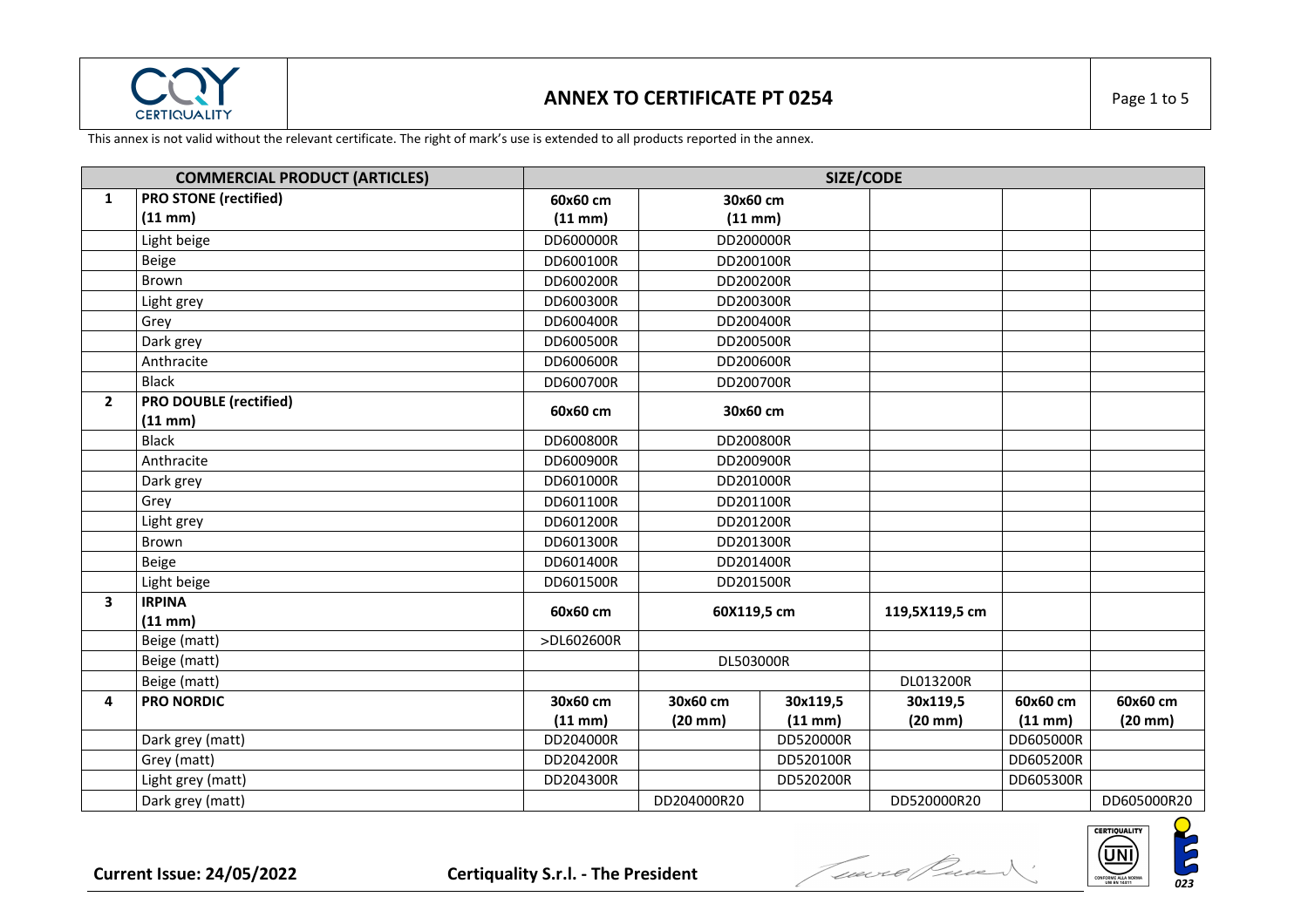

#### **ANNEX TO CERTIFICATE PT 0254 Page 2 to 5**

|                         | Grey (matt)          |            | DD204200R20 | DD520100R20 | DD605200R20 |
|-------------------------|----------------------|------------|-------------|-------------|-------------|
|                         | Light grey (matt)    |            | DD204300R20 | DD520200R20 | DD605300R20 |
| 5                       | <b>PRO FUTURE</b>    | 30x60 cm   | 60x60 cm    |             |             |
|                         | $(11$ mm $)$         |            |             |             |             |
|                         | Brown (matt)         | DD202800R  |             |             |             |
|                         | Black (matt)         | DD202900R  |             |             |             |
|                         | Light grey (matt)    | DD203100R  |             |             |             |
|                         | Beige light (matt)   | DD203200R  |             |             |             |
|                         | Beige (matt)         | DD203300R  |             |             |             |
|                         | Grey (matt)          | DD203400R  |             |             |             |
|                         | Dark grey (matt)     | DD203500R  |             |             |             |
|                         | Anthracite (matt)    | >DD203600R |             |             |             |
|                         | Beige light (matt)   |            | DD640100R   |             |             |
|                         | Grey (matt)          |            | DD640200R   |             |             |
|                         | Light grey (matt)    |            | DD640300R   |             |             |
|                         | Beige (matt)         |            | DD640400R   |             |             |
|                         | Dark grey (matt)     |            | DD640500R   |             |             |
|                         | Anthracite (matt)    |            | DD640600R   |             |             |
|                         | Black (matt)         |            | DD639900R   |             |             |
|                         | Brown (matt)         |            | DD639800R   |             |             |
| 6                       | <b>PRO SLATE</b>     | 30x60 cm   | 60x60 cm    |             |             |
|                         | $(11$ mm $)$         |            |             |             |             |
|                         | Light grey (matt)    | DD203700R  | DD604700R   |             |             |
|                         | Grey (matt)          | DD203800R  | DD604800R   |             |             |
|                         | Black (matt)         | DD203900R  |             |             |             |
|                         | Dark grey (matt)     |            | DD604900R   |             |             |
| $\overline{\mathbf{z}}$ | <b>PRO LIMESTONE</b> | 30x60 cm   |             |             |             |
|                         | $(11$ mm $)$         |            |             |             |             |
|                         | Dark grey (matt)     | DD205100R  |             |             |             |
|                         | Grey (matt)          | >DD205200R |             |             |             |
|                         | Light grey (matt)    | DD205300R  |             |             |             |
|                         | Beige (matt)         | DD205400R  |             |             |             |

Current Issue: 24/05/2022 **Certiquality S.r.l.** - The President *Current Issue***: 24/05/2022** Certiquality S.r.l. - The President *Current Issue***: 24/05/2022** 

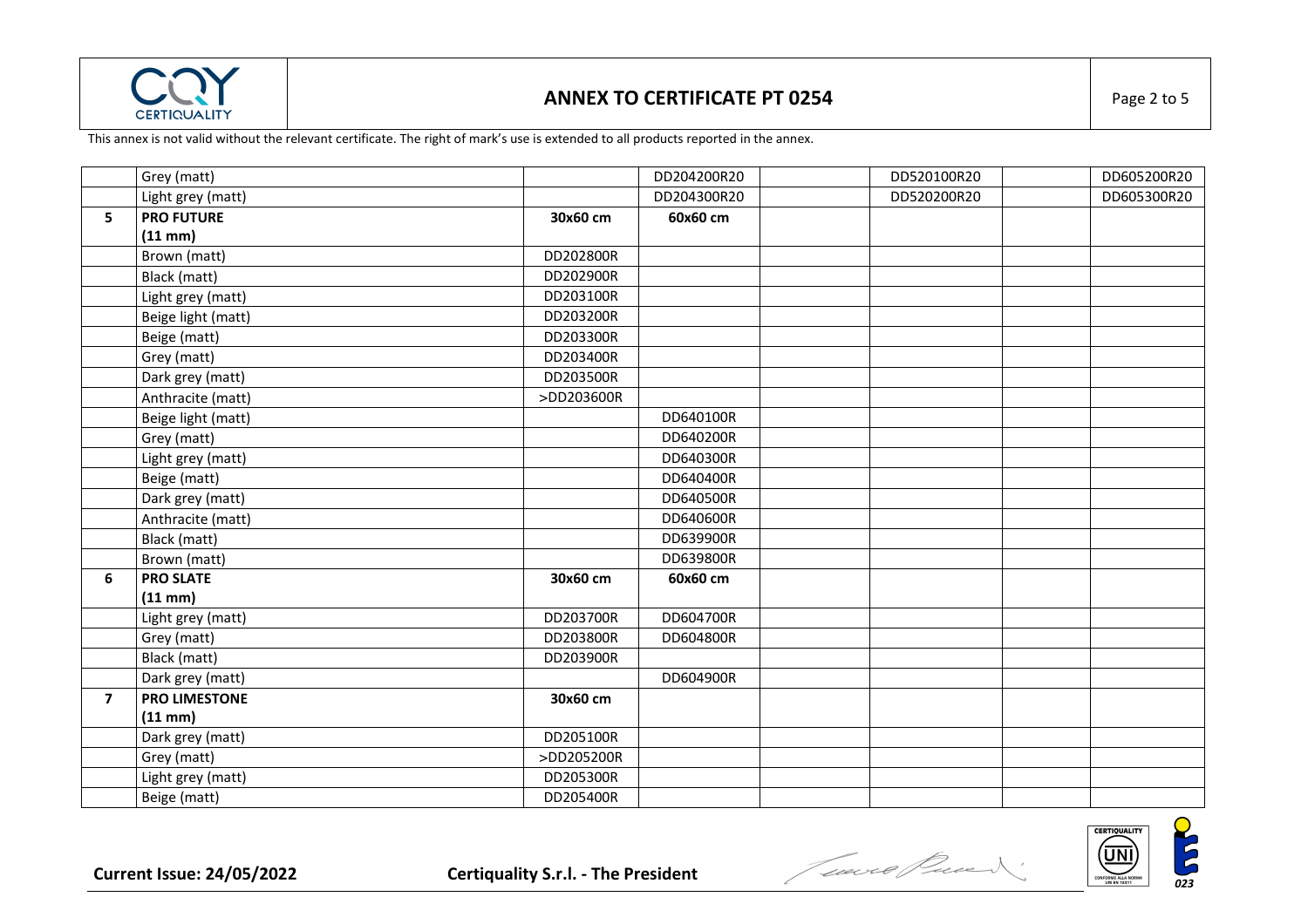

#### **ANNEX TO CERTIFICATE PT 0254 Page 3 to 5**

|    | Light grey (matt)             | DD205500R         |           |                   |                   |                  |
|----|-------------------------------|-------------------|-----------|-------------------|-------------------|------------------|
|    | Beige light (matt)            | DD205600R         |           |                   |                   |                  |
|    | Grey (matt)                   |                   | DD640900R |                   |                   |                  |
|    | Light grey (matt)             |                   | DD641000R |                   |                   |                  |
|    | Beige (matt)                  |                   | DD641100R |                   |                   |                  |
|    | White (matt)                  |                   | DD641200R |                   |                   |                  |
|    | White (matt)                  |                   | DD641300R |                   |                   |                  |
| 8  | <b>SATIN</b>                  | 20x20 cm          | 20x20 cm  | 30x30 cm          | 30x30 cm          | 30x30 cm         |
|    |                               | $(12 \text{ mm})$ | (13 mm)   | $(12 \text{ mm})$ | $(13 \text{ mm})$ | $(8 \text{ mm})$ |
|    | Beige (matt glaze)            | TU400100N         |           | TU990400N         |                   | TU904000N        |
|    | Beige antiskid (matt glaze)   | TU400200N         |           | TU990500N         |                   |                  |
|    | Beige structured (matt glaze) |                   | TU400300N |                   | TU990600N         |                  |
| 9  | <b>GINGER</b>                 | 30x30 cm          | 30x30 cm  |                   |                   |                  |
|    |                               | $(12 \text{ mm})$ | (13 mm)   |                   |                   |                  |
|    | Beige (matt glaze)            | SP990100N         |           |                   |                   |                  |
|    | Beige antiskid (matt glaze)   | SP990200N         |           |                   |                   |                  |
|    | Beige structured (matt glaze) |                   | SP990300N |                   |                   |                  |
| 10 | <b>PRO MATRIX</b>             | 30x60 cm          | 60x60 cm  |                   |                   |                  |
|    | $(11$ mm $)$                  |                   |           |                   |                   |                  |
|    | Beige light (matt)            | DD201600R         | DD601900R |                   |                   |                  |
|    | Beige (matt)                  | DD201700R         | DD601800R |                   |                   |                  |
|    | Light (matt)                  | DD201800R         | DD602000R |                   |                   |                  |
|    | Grey (matt)                   | DD201900R         | DD602200R |                   |                   |                  |
|    | Dark grey (matt)              | DD202000R         | DD602300R |                   |                   |                  |
|    | Anthracite (matt)             | DD202100R         | DD602400R |                   |                   |                  |
|    | Black (matt)                  | DD202200R         | DD602500R |                   |                   |                  |
|    | White (matt)                  | >DD202400R        | DD602600R |                   |                   |                  |
| 11 | PRO WOOD (rectified)          | 20x119,5 cm       | 30x179 cm |                   |                   |                  |
|    | $(11$ mm $)$                  |                   |           |                   |                   |                  |
|    | Light beige                   | DL510000R         | DL550000R |                   |                   |                  |
|    | Light beige decorated         | DL510500R         | DL550500R |                   |                   |                  |
|    | Dark beige                    | DL510100R         | DL550100R |                   |                   |                  |

Current Issue: 24/05/2022 **Certiquality S.r.l.** - The President *Current Issue***: 24/05/2022** Certiquality S.r.l. - The President *Current Constant***ion (DI)** 

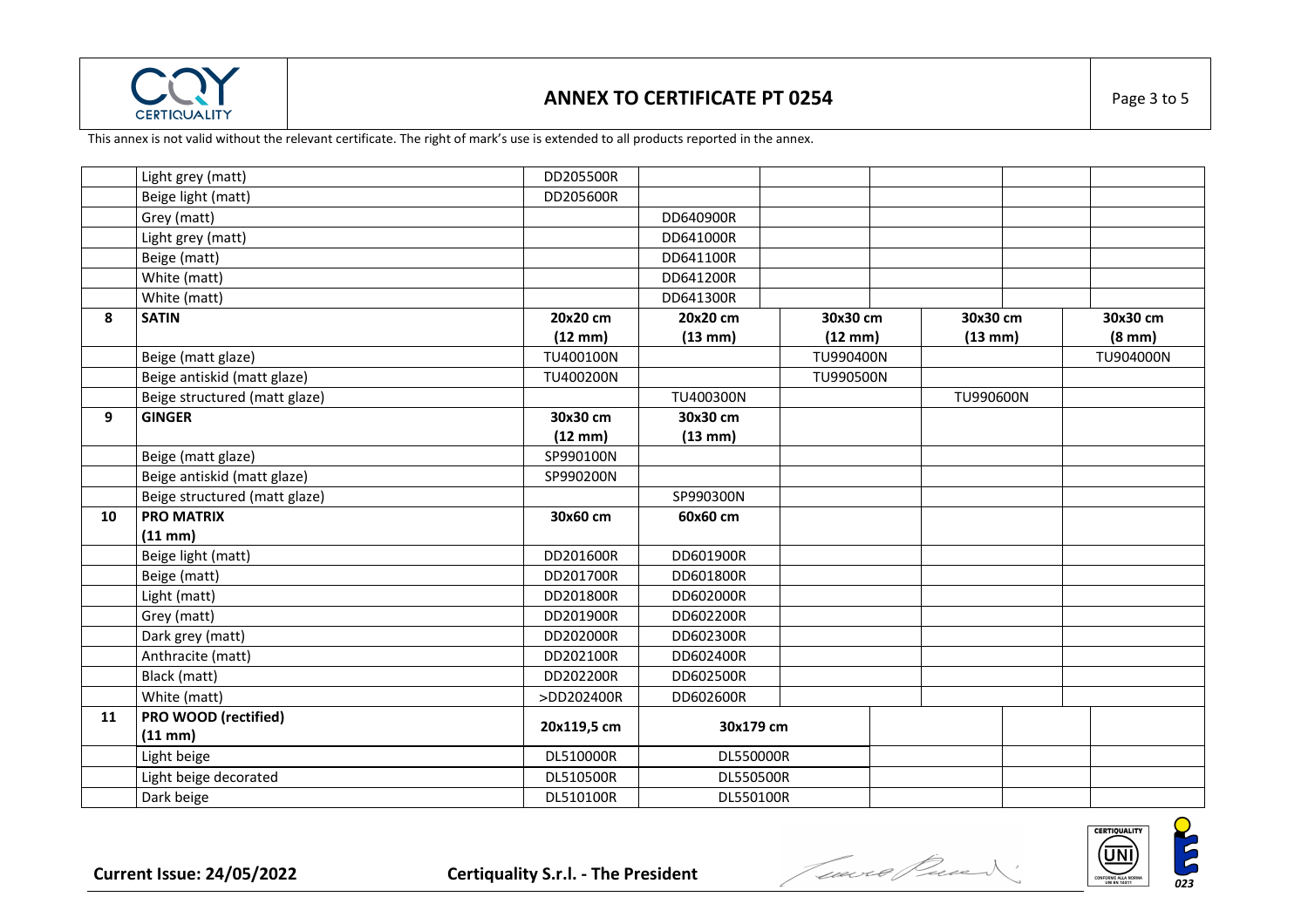

#### **ANNEX TO CERTIFICATE PT 0254 Page 4 to 5**

|    | Dark beige decorated          | DL510200R  | DL550300R        |                |  |
|----|-------------------------------|------------|------------------|----------------|--|
|    | Brown                         | >DL510300R | DL550200R        |                |  |
|    | Brown decorated               | DL510400R  | DL550400R        |                |  |
| 12 | <b>FONDAMENTA</b> (rectified) |            |                  |                |  |
|    | (11 mm)                       | 60x60 cm   | 60x119,5 cm      |                |  |
|    | Light                         | DL600700R  | DL500700R        |                |  |
|    | Light grey                    | DL600900R  | DL500800R        |                |  |
|    | Grey                          | DL601100R  | <b>DL500900R</b> |                |  |
|    | Dark grey                     | DL601300R  | DL501000R        |                |  |
|    | Ash - grey                    | DL601500R  | DL501100R        |                |  |
|    | Grey decorated                | DL601000R  |                  |                |  |
|    | Dark decorated                | DL601400R  |                  |                |  |
| 13 | <b>ROVERELLA</b> (rectified)  | 60x60 cm   | 60x119,5 cm      | 120x240 cm     |  |
|    | (11 mm)                       |            |                  |                |  |
|    | Beige                         | DL600300R  | DL500400R        |                |  |
|    | Light beige                   | DL600500R  | DL500600R        |                |  |
|    | Grey                          | DL600400R  | DL500500R        |                |  |
|    | Dark grey                     | DL600600R  | DL501300R        |                |  |
|    | Ash - grey                    | DL601700R  | DL501200R        |                |  |
| 14 | <b>PRO FERRUM</b>             | 80x80 cm   | 80x160 cm        |                |  |
|    | (11 mm)                       |            |                  |                |  |
|    | Black (matt glaze)            | >DD843100R | DD571200R        |                |  |
|    | Brown (matt glaze)            | DD843200R  | DD571300R        |                |  |
| 15 | <b>TOURNELLE</b>              | 80x80 cm   | 80x160 cm        |                |  |
|    | $(11$ mm $)$                  |            |                  |                |  |
|    | Light grey (matt glaze)       | DL840800R  | DL571100R        |                |  |
|    | Dark grey (matt glaze)        | DL840900R  | DL571200R        |                |  |
| 16 | <b>ALBINO</b>                 | 60x60 cm   | 60X119,5 cm      | 119,5X119,5 cm |  |
|    | $(11$ mm $)$                  |            |                  |                |  |
|    | Grey (matt)                   | >DL602700R |                  |                |  |
|    | Grey (matt)                   |            | DL503100R        |                |  |
|    | Grey (matt)                   |            |                  | DL013300R      |  |

Current Issue: 24/05/2022 **Certiquality S.r.l.** - The President *Conserver and the conserver***t of the Conservert of the Conservert of the Conservert of the Conservert of the Conservert of the Conservert of the Conservert**